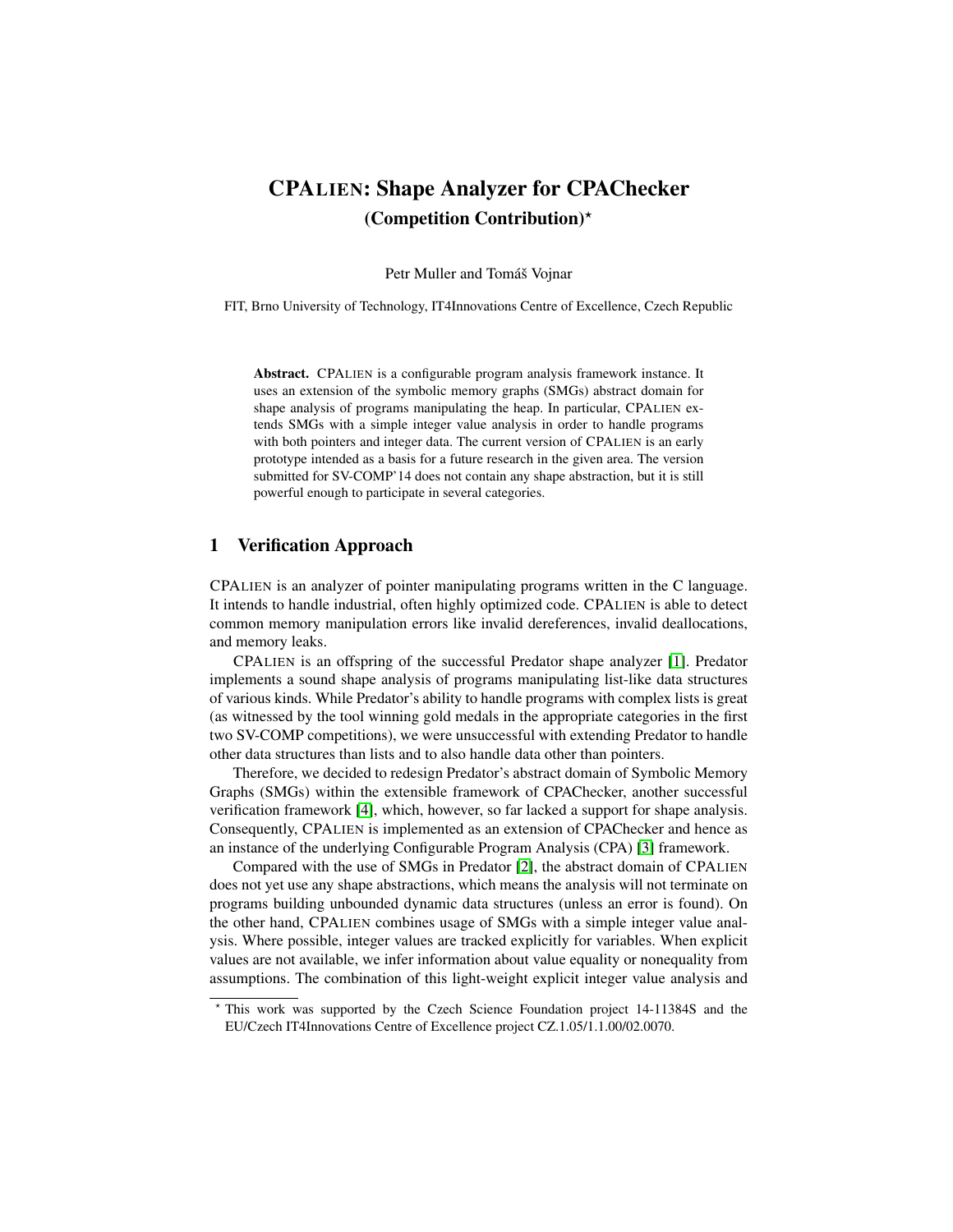pointer analysis based on SMGs works well for enough test cases from the SV-COMP benchmark to get a positive score in categories where we participate.

The CPA framework allows one to merge the encountered states to reduce the generated state space. This feature is, however, not used in CPALIEN. To compute the covering relation, which is used by the high-level CPA reachability algorithm to determine the end of the state space search, CPALIEN uses the SMG join operation. CPALIEN also uses several specialized helper analyses provided by the CPAChecker framework to deal with certain specific tasks. These helper analyses are the *Location*, *CallStack*, and *FunctionPointer* CPAs.

## 2 Software Architecture

CPALIEN builds upon the CPAChecker framework for implementation, execution, and combination of instances of the CPA formalism. CPAChecker implements a reachability analysis algorithm over a generic CPA and also provides several other algorithms. CPALIEN is an implementation of a CPA instance, consisting of the abstract domain definition and the transfer relation between the states. Symbolic execution is driven by CPAChecker. CPAChecker also provides a C language parsing capability, wrapping a C parser present in the Eclipse CDT. Both CPAChecker and CPALIEN are written in Java.

### 3 Strengths and Weaknesses

A general strength of CPALIEN comes with implementation in the generic CPAChecker framework, offering a potential for the future in terms of combining the SMG-based shape analysis with other analyses.

Currently, CPALIEN is, however, mainly focused on heap manipulating programs as its integer value analysis plays just a supporting role without an ambition to handle harder problems. Moreover, CPALIEN is an early prototype, and it so far lacks any shape abstraction. Therefore, CPALIEN does not terminate on many of the benchmark test cases from the *Memory Safety* category for which CPALIEN is suited otherwise. For the *Heap Manipulation* category, the results are better: there are significantly more correct answers, with just a few timeouts and only a single false positive reported. Even the simple integer value analysis combined with the SMG domain managed to provide a correct answer for many test cases from the *Control Flow and Integer Value* category, especially those in the *Product Lines* sub-category.

Generally, the results correspond with the prototype status of the tool. Apart from the already mentioned missing abstraction, the tool still has many implementation issues. It also has deficiencies to handle some C language elements, like implicit type conversions. Another roadblock is CPALIEN's handling of external functions (functions with the body unavailable to the verifier). CPALIEN takes a stance that any unknown function can contain incorrect code, therefore the memory safety of programs calling unknown functions cannot be proved. An UNKNOWN answer is given for these cases. Therefore, CPALIEN's results could be improved by modeling the common C library functions, because many programs use them.

With these limitations being reflected by the results, we still argue that after their resolution, CPALIEN will form a promising base for further research on shape analysis